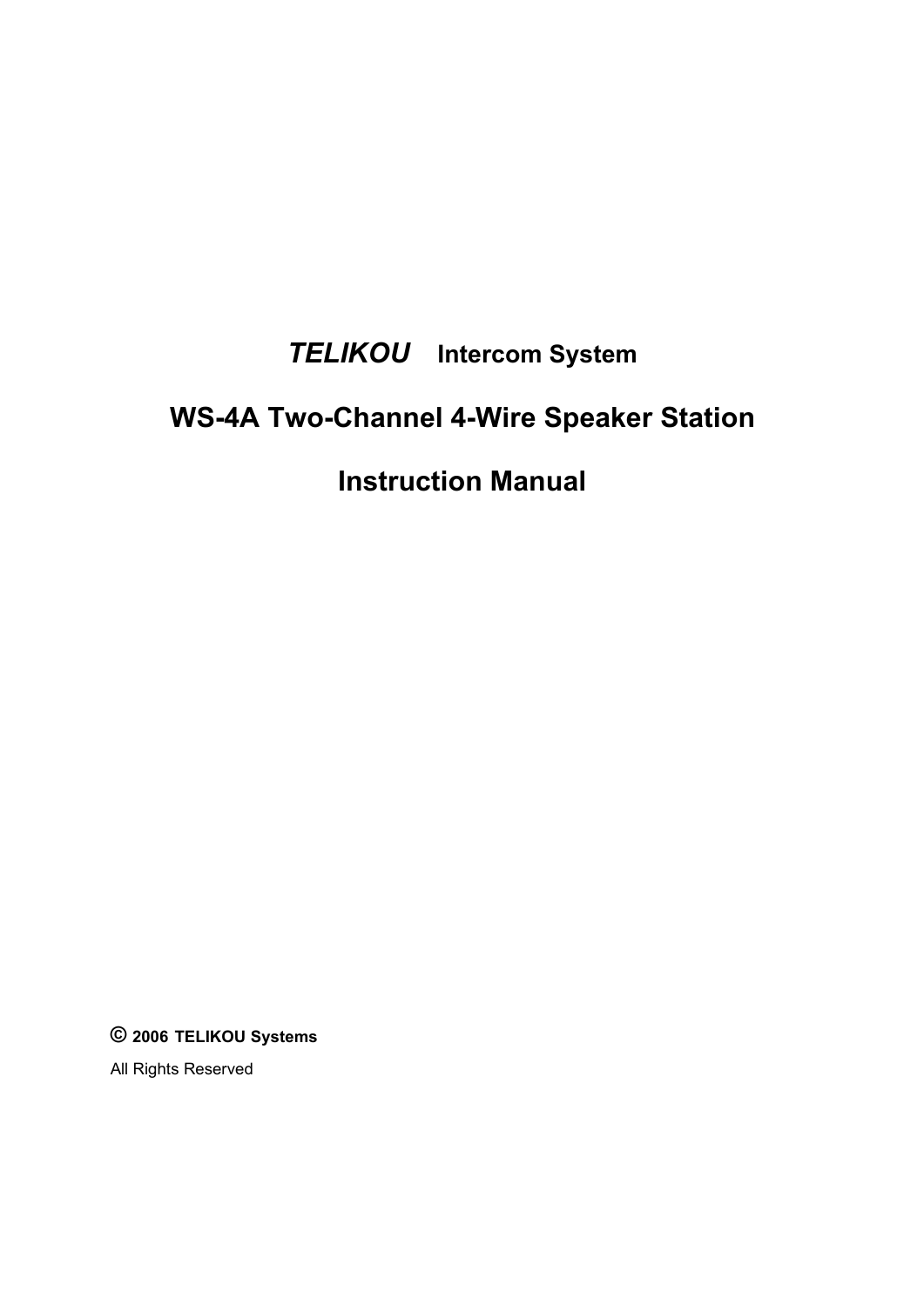## **I. Introduction**

Thank you for choosing TELIKOU intercom product. The WS-4A Two-channel 4-Wire recessed speaker station suitable for the situation which needs the equipment mounted in the wall.

This system adopts wired connection, and has following features, free of external emission interference, stable and reliable performance, flexible configuration, full-duplex communication, clear and loud communication sound, easy operation, and strong noise resistance.

#### **II. Basic operations**



WS-4A(G)Front Panel

WS-4A(P)Front Panel

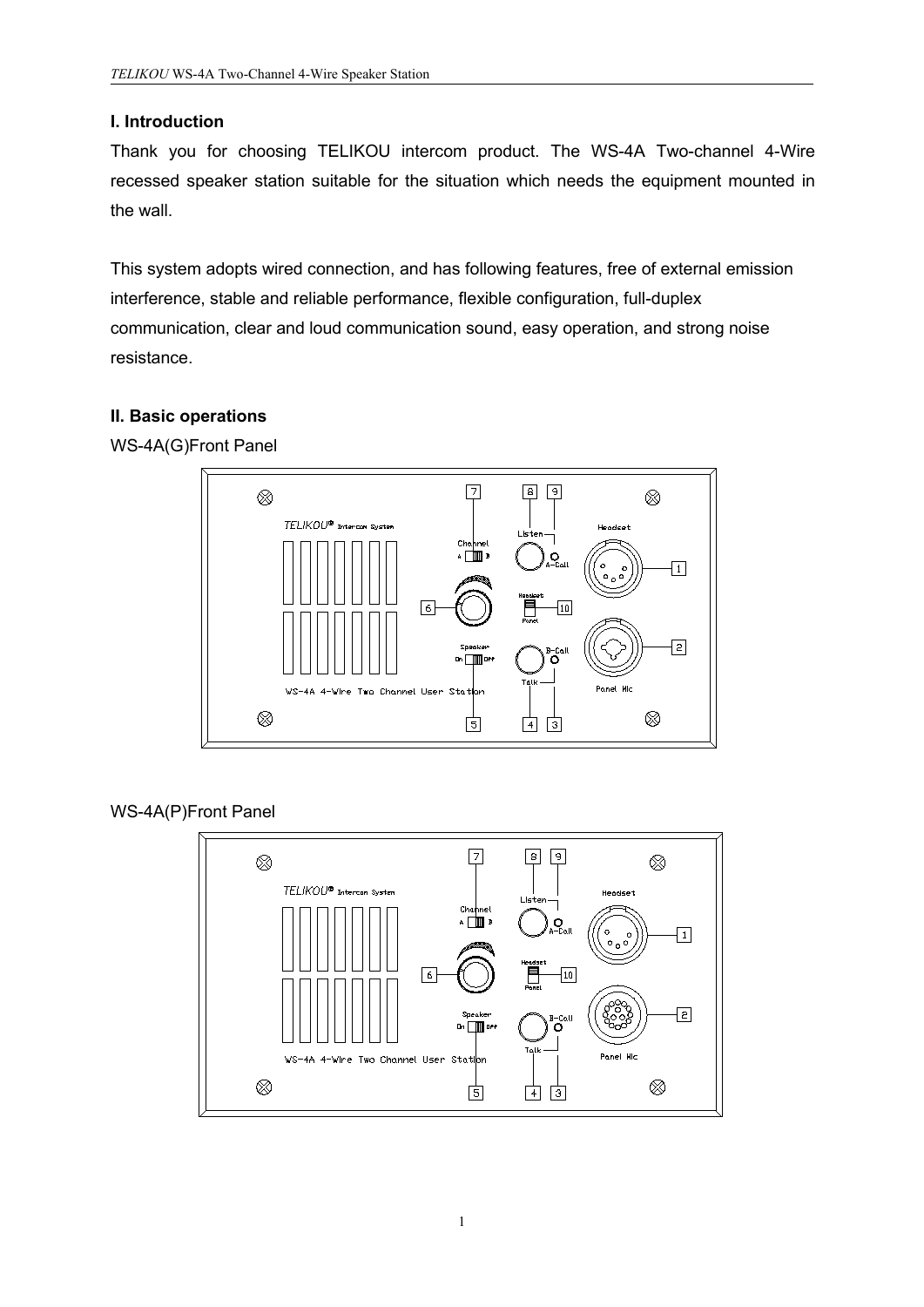#### WS-4A Rear Panel



#### **1. Headset connector**

4-pin XLR Male or 5-pin XLR female connector

EARPHONE: Dynamic 50-2000 ohm

MICROPHONE: Dynamic 100-600 ohm

The wiring of headset is as follows:

Pin 1--Mic common

Pin 2--Mic hot

Pin 3--headphone common

Pin 4--headphone hot

Pin 5—Null

#### **2. Panel Mic Connector**

WS-4A(G) uses a double-purpose connector which supports XLR plug or 1/4inch plug unbalanced microphone.

The wiring of 3-pin XLR microphone is as follows:

- Pin 1 -- Mic common
- Pin 2 -- Mic hot
- Pin 3 -- Null

WS-4A(P) uses an internal microphone.

#### **3. Talk Light and B Channel Call Light**

This LED lights Green when Talk button is pushed ON.

This LED lights Red when Pin7 of Channel B intercom cable receives a high level.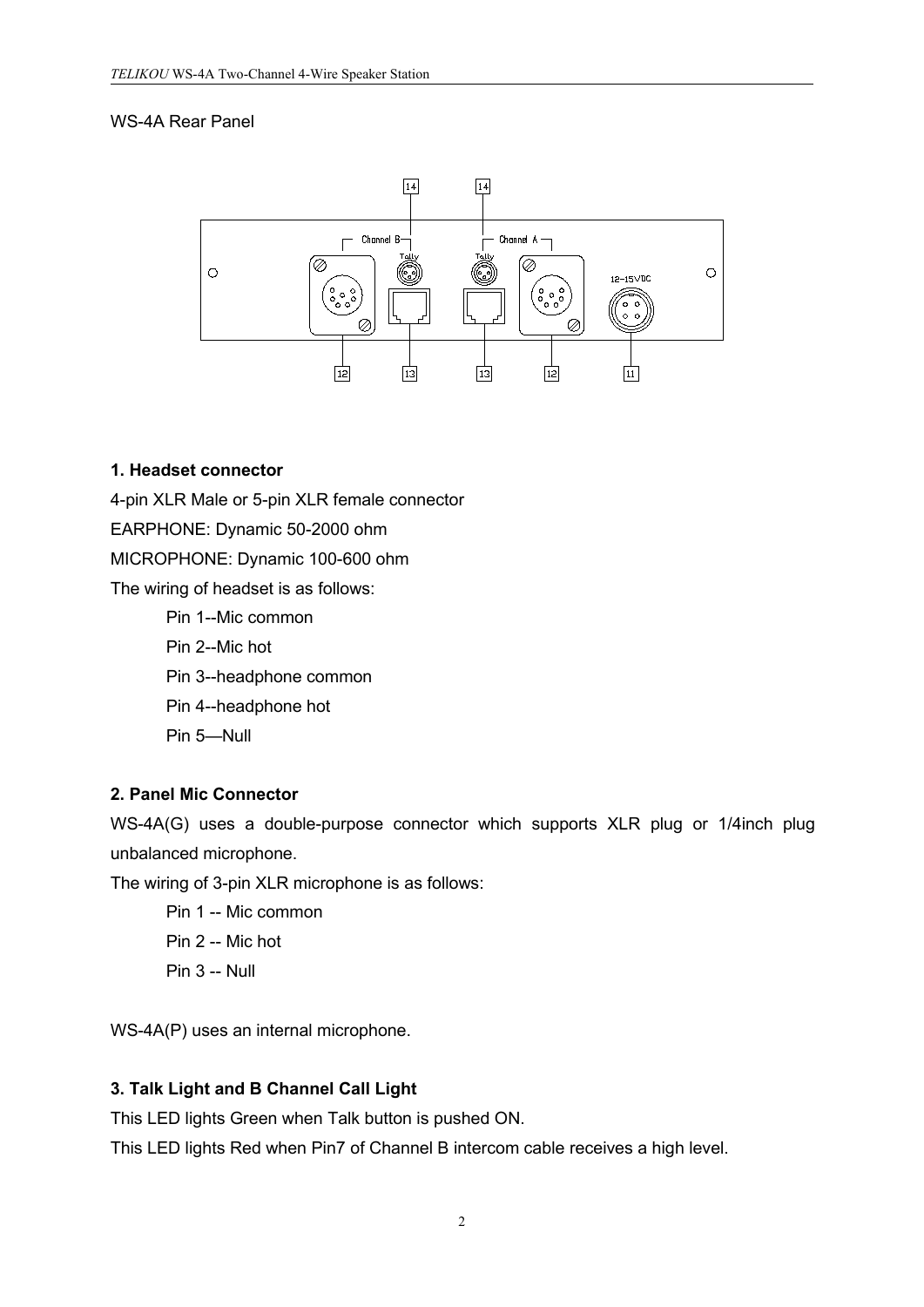#### **4. Talk Button (Talk)**

| PTT:      | Hold the button, when finish talking, release the button.     |
|-----------|---------------------------------------------------------------|
| Latching: | Single click (<200ms) talk button will latch the talk button. |
|           | Press again the talk button, will release the talk button.    |

## **5. Speaker Switch**

The Speaker Switch turns the front panel speaker on or off.

## **6. Listen Level Control**

This control adjust the audio level which heard from headset and speaker.

## **7. Channel Select Switch**

WS-4A allows two different 4-wire system connected with station. This switch selects which external system is using.

## **8. Listen Button**

| PTT:      | Hold the button and listen, then release the button.            |
|-----------|-----------------------------------------------------------------|
| Latching: | Single click (<200ms) talk button will latch the listen button. |
|           | Press again the listen button, will release the listen button.  |

## **9. Talk Light and A Channel Call Light**

This LED lights Green when Talk button is pushed ON.

This LED lights Red when Pin7 of Channel A intercom cable receives a high level.

#### **10. Mic Select Switch**

Set the Mic select switch to select whether the panel microphone or the headset microphone is active.

#### **11. Power Connector**

4-pin aviator socket

Pin 1 --- Ground Pin 2 --- Null Pin 3 --- Null Pin 4 --- Power Output (12VDC)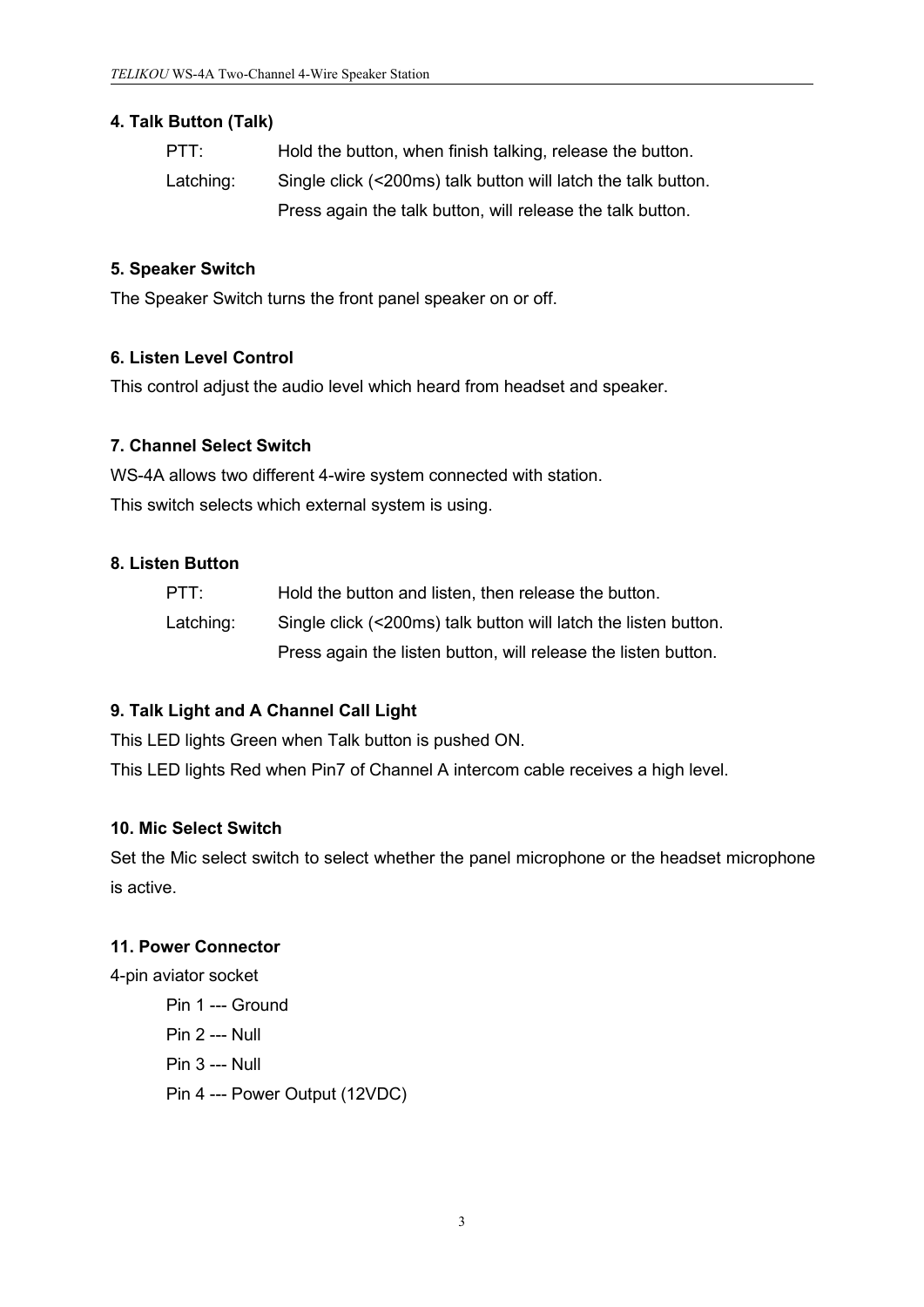#### **12. Intercom Line connector**

XLR-7M

- Pin 1 --- Audio Output -
- Pin 2 --- Audio Output +
- Pin 3 --- Ground
- Pin 4 --- Power Output (12VDC)
- Pin 5 --- Audio Input -
- Pin 6 --- Audio Input+
- Pin 7 --- 5V Tally drive signal, or Call signal Input

#### **13. Intercom Line connector**

RJ-45, Pin 1-7 is parallel with XLR-7M connector

- Pin 1 --- Audio Output -
- Pin 2 --- Audio Output +
- Pin 3 --- Ground
- Pin 4 --- Power Output (12VDC)
- Pin 5 --- Audio Input -
- Pin 6 --- Audio Input+
- Pin 7 --- 5V Tally drive signal, or Call signal Input
- Pin 8 --- 5V Tally drive signal

#### **14. Tally Connector**

Clockwise along anchor point.

- Pin 1 --- Ground
- Pin 2 --- Green Light
- Pin 3 --- Red Light

#### **III. Installation and cable**

WS-4A supplies wall mount case and desktop case.

Front panel size: (W)210mm x (H)114mm x (D)3.5mm

A hole of size 210mm wide, 114mm high and 54mm deep is needed for the installation of WS-4A. Four 5mm fix holes are set evenly. The distance between any two holes is 144mm on width direction and 92mm on height direction.

## **VI. Technical Specification BANDWIDTH:**

300Hz-4000Hz